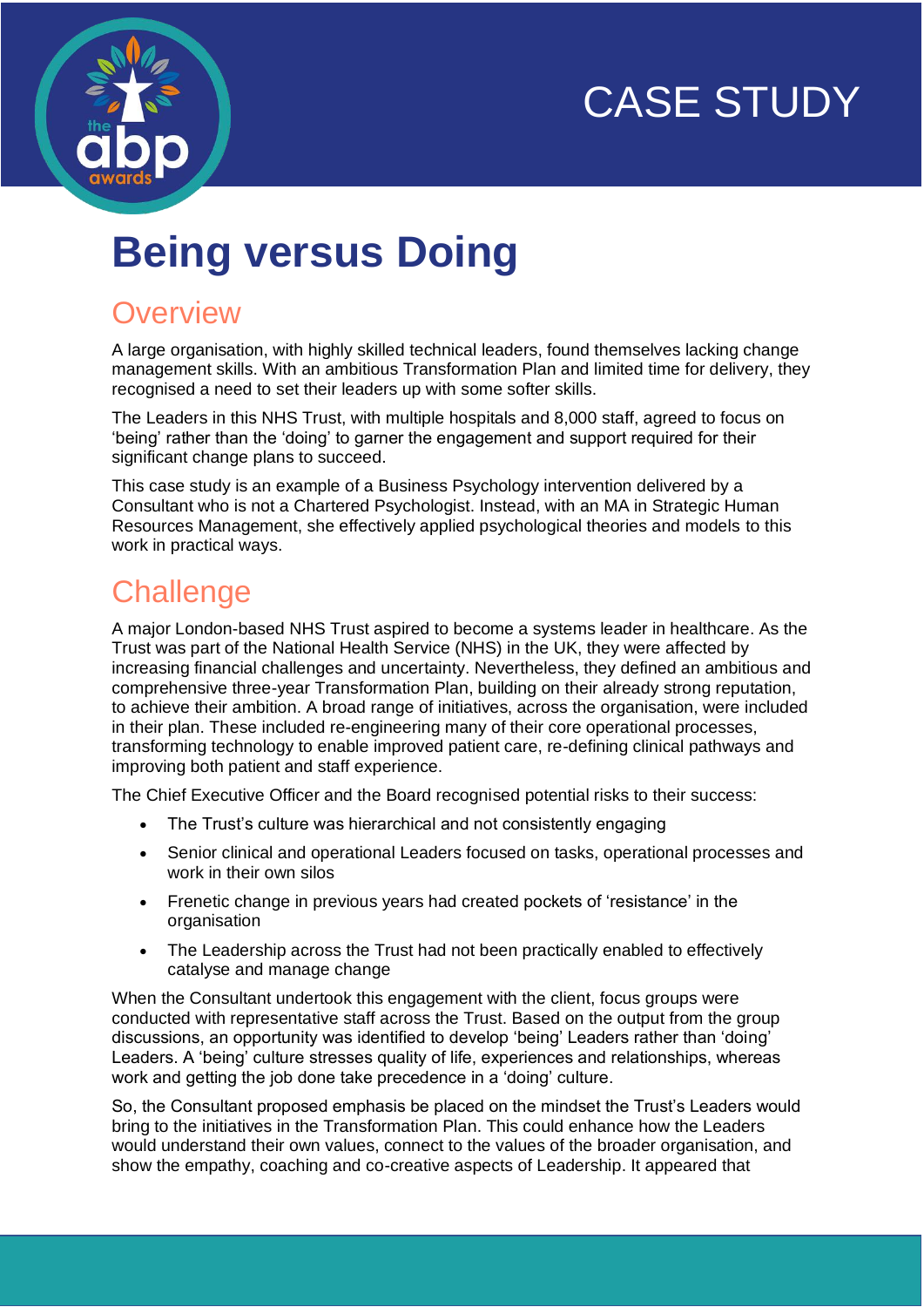



developing the right mindset in the Leaders would be far more important than merely implementing new management processes.

# Approach

The Consultant's proposal was accepted, to create an effective development Programme based on Leadership psychology, change management research, and relevant frameworks and tools.

The intervention was called the "Enabling Change Through People" (ECTP) Programme.

The Consultant's various ideas were tested with stakeholders, and they progressed to developing a pilot. Delivering a pilot of the ECTP Programme was essential to win support for full deployment of the solution, targeting the top 400 Leaders across the Trust.

Participants in the pilot were Leaders of the Transformation Programme workstreams. The feedback on the pilot was unanimously positive, around the overall approach as well as content and delivery methods, securing essential support for the Programme.

### **Programme Design**

The ECTP Programme model had three underpinning philosophies:

- Change begins with Self
- Focus on task and relationship
- Systemic working

The Consultants partnered with the Director of Organisational Development, co-creating the content and structure of the Programme with stakeholders, to ensure they reflected the practical reality of working at the Trust and tackling change. They were mindful in their approach to represent the culture they were promoting, of 'being,' rather than 'doing.' So, the consultation process reflected 'being,' to ensure the design process did not reinforce the 'doing' aspect of the existing culture.

Collectively they created a framework for enabling change through people, with underpinning philosophies and a clear visual process covering the stages of a change programme. Each stage had a supporting toolkit, to be used co-creatively by Leaders with their own teams and the broader organisation.

Programme Participants represented a mix of roles and levels; this was intentional to consciously break down the hierarchical culture. In some cases, the Programme was delivered with complete project teams. This was particularly valuable with one large, complex project in the Transformation Programme where people had been resistant, and building relationships was key to its success.

The ECTP Programme design addressed three levels:

- The Consultants provided rigorously researched input and content, essential to establishing credibility with the highly educated workforce, for whom rigour of research is fundamental
- Programme Participants were encouraged to share their experiences, to demonstrate the value of collaboration without hierarchical constraints
- Practical sessions offered Participants an opportunity to gain confidence with the tools introduced, to build their network and show the value of having safe places for practice and learning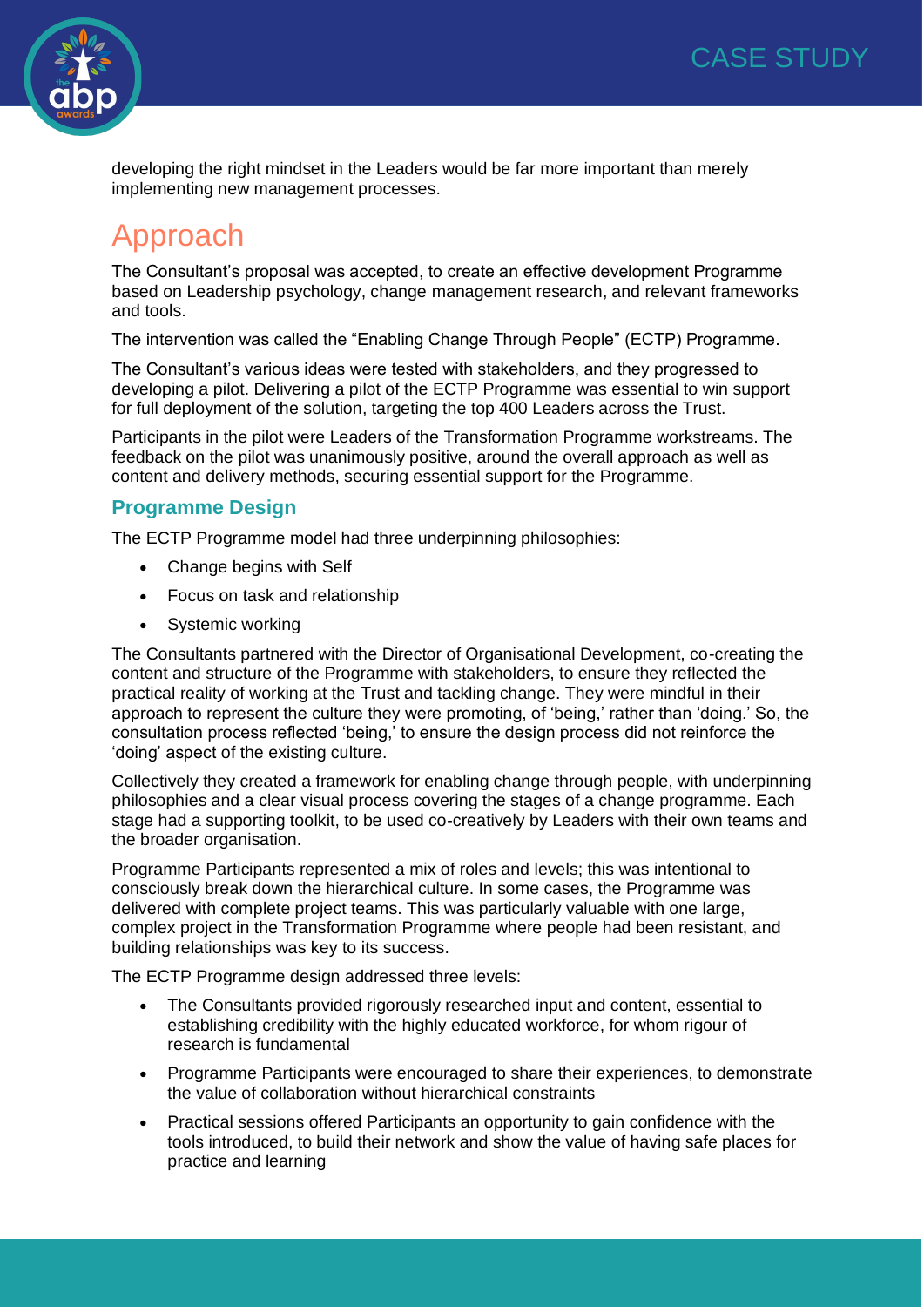

### **Applying Science**

The examples below reflect Programme elements informed by Business Psychology, which were designed to meet organisational objectives.

- Increase cross-functional collaboration using:
	- Appreciative Inquiry (AI), a strengths-based, positive approach to leadership development and organizational change. AI can be used by individuals, teams, organizations, or at a societal level; in each case, it helps people move toward a shared vision for the future by engaging others in strategic innovation
	- The Nested Model of Wellbeing (Henriques, Kleinman, Asselin, 2014), a unified approach to understanding wellbeing. This model proposes authentic wellbeing is achieved when there is positive alignment of four nested domains, subjective wellbeing, within health and functioning, within environmental stressors and resources, within ideology and values
	- Systems thinking, a holistic approach to analysis that focuses on the way that a system's constituent parts interrelate and how systems work over time and within the context of larger systems

In order to:

- Build on positive psychology concepts
- Encourage cross-functional awareness and collaboration rather than silo working
- Develop Change Leadership capability using:
	- Leadership agility, a combination of important skills that drive employee and business success. As defined by Josephs & Joiner (2006), Leadership agility is a master competency deployed for sustained success in complex, fast-paced business environments
	- Johari window, a technique developed by psychologists that helps people better understand their relationship with themselves and others. It is used primarily in selfhelp groups and corporate settings as a heuristic exercise (Luft & Ingham, 1955)
	- Mindset tools, as mindset determines how individuals think about and interpret situations, their emotional reactions, decisions and actions. Mindset directly impacts the quality of relationships, interactions and the way one leads. Leaders' mindset can set the tone for an organization
	- Values, "internalized attitudes about what's right and wrong, ethical and unethical, moral and immoral" (Yukl, 2010)

In order to:

- Deepen Participants' understanding of themselves and others, beyond the surface
- Teach Leaders how to move from the role of Expert (tell) to Catalyst (enabling, involving)
- Increase empowerment within the culture
- Move stakeholders from a victim mindset to empowerment using:
	- The Transactional Analysis Drama Triangle, a social model of human interaction. The triangle maps a type of destructive interaction that can occur between people in conflict
	- Parent/Adult/Child ego states; this application of Transactional Analysis is about identifying which ego states are present in transactions so that individuals can be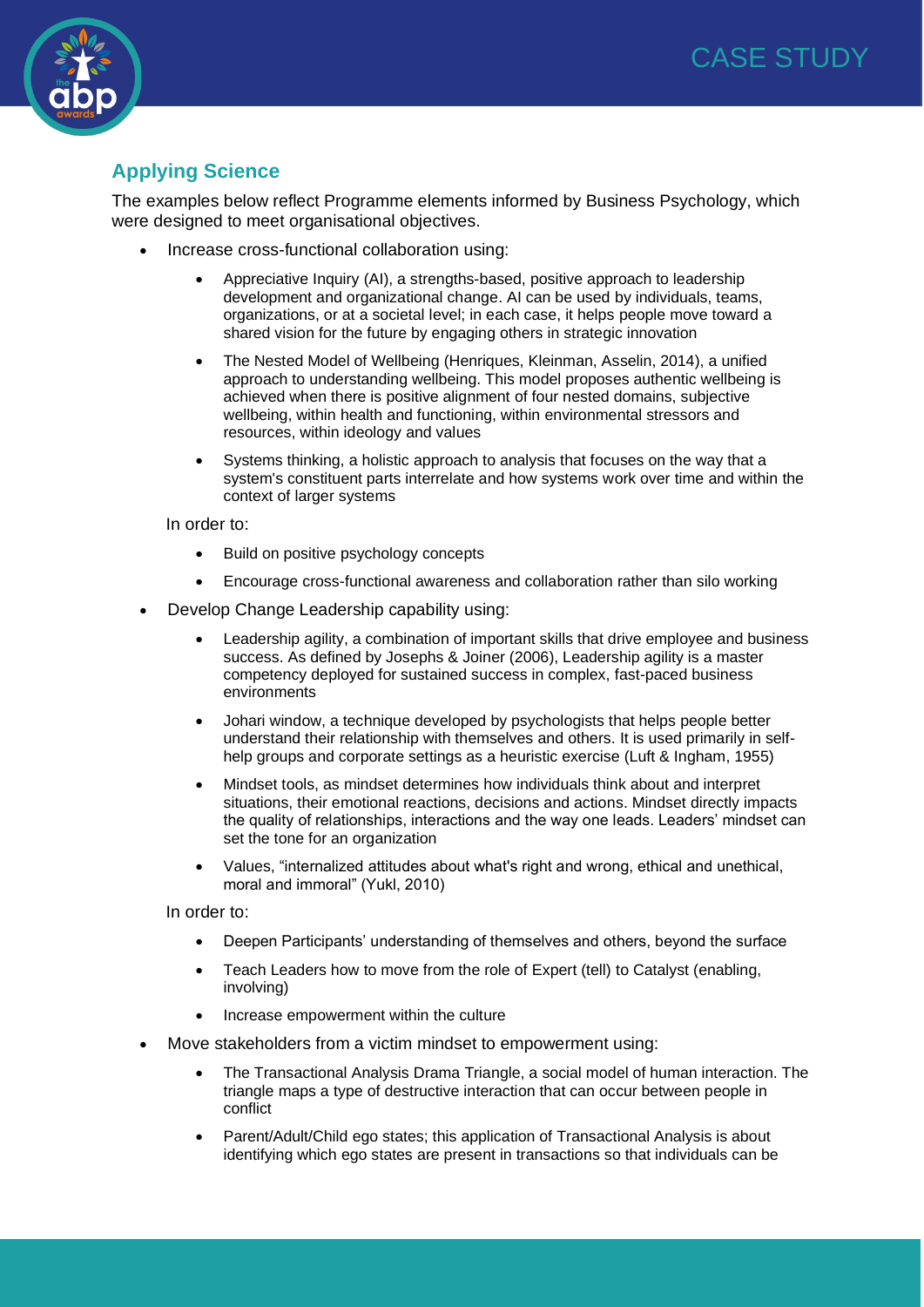



more conscious of their thoughts and behaviours, and ultimately have better, more constructive transactions with others (Berne, 1964)

In order to:

- Provide an easy to remember reference which encouraged adult-adult interactions and mindset, useful in framing communication at an individual and organisational level
- Support employees through change using:
	- The SCARF model, a brain-based model for collaborating with and influencing others, involving five domains of human social experience: Status, Certainty, Autonomy, Relatedness and Fairness. Status is about relative importance to others. Certainty concerns being able to predict the future. Autonomy provides a sense of control over events. Relatedness is a sense of safety with others supported by interacting in ways that will surface points of similarity and strengthen social connections. Fairness is a perception of fair exchanges between people (Rock, 2008)
	- The Kubler-Ross Change Curve, also known as the Five Stages of Grief™, is a model consisting of the various levels or stages of emotions which are experienced by a person who is soon going to approach death or is a survivor of an intimate death, sometimes applied to understanding individual response to change (Kübler-Ross, 1969)
	- The 'dance of change' model expounded in The Fifth Discipline (Senge, 1990), which describes change as a challenge and offers exercises, tools and techniques for sustaining organisational learning over the long-term

In order to:

• Illustrate the risk the employees are exposed to, during change, as human beings. The research was used to demonstrate how social threats elicit a fight-or-flight response. This raised awareness, with easy to remember models, of how to create a safe environment which minimised perceived threats in ambiguous situations. (The biological acute threat response, i.e. 'fight-or-flight' response, was first described by Dr. Walter Cannon in 1915. He demonstrated that not only physical but also psychological emergencies can create an acute stress response in the brain, an automatic reaction to a stressful and potentially dangerous situation)

#### **Programme Delivery**

The Consultants modelled psychological safety and catalytic facilitation. (Psychological safety required being able to show and employ one's self without fear of negative consequences for self-image, status or career (Kahn, 1990). Catalyst facilitation utilised 'the hero's journey' as a structural guideline in facilitating the group process, applying the power of storytelling with skill in catalytic questioning, asking questions which held the most potential for disrupting the status quo.)

In this context, Participants felt able to ask questions and test ideas because they felt safe and valued. Consultants facilitated dynamically, adjusting to Participants' needs, demonstrating agility. They regularly introduced new materials, keeping the content fresh and current.

Before leaving the workshop, Participants created an action plan and shared one commitment to further their learning and practice. They were encouraged to establish post-Programme learning groups.

Consultants designed and produced a comprehensive handbook containing all ECTP Programme materials and templates to provide Participants with access to toolkits and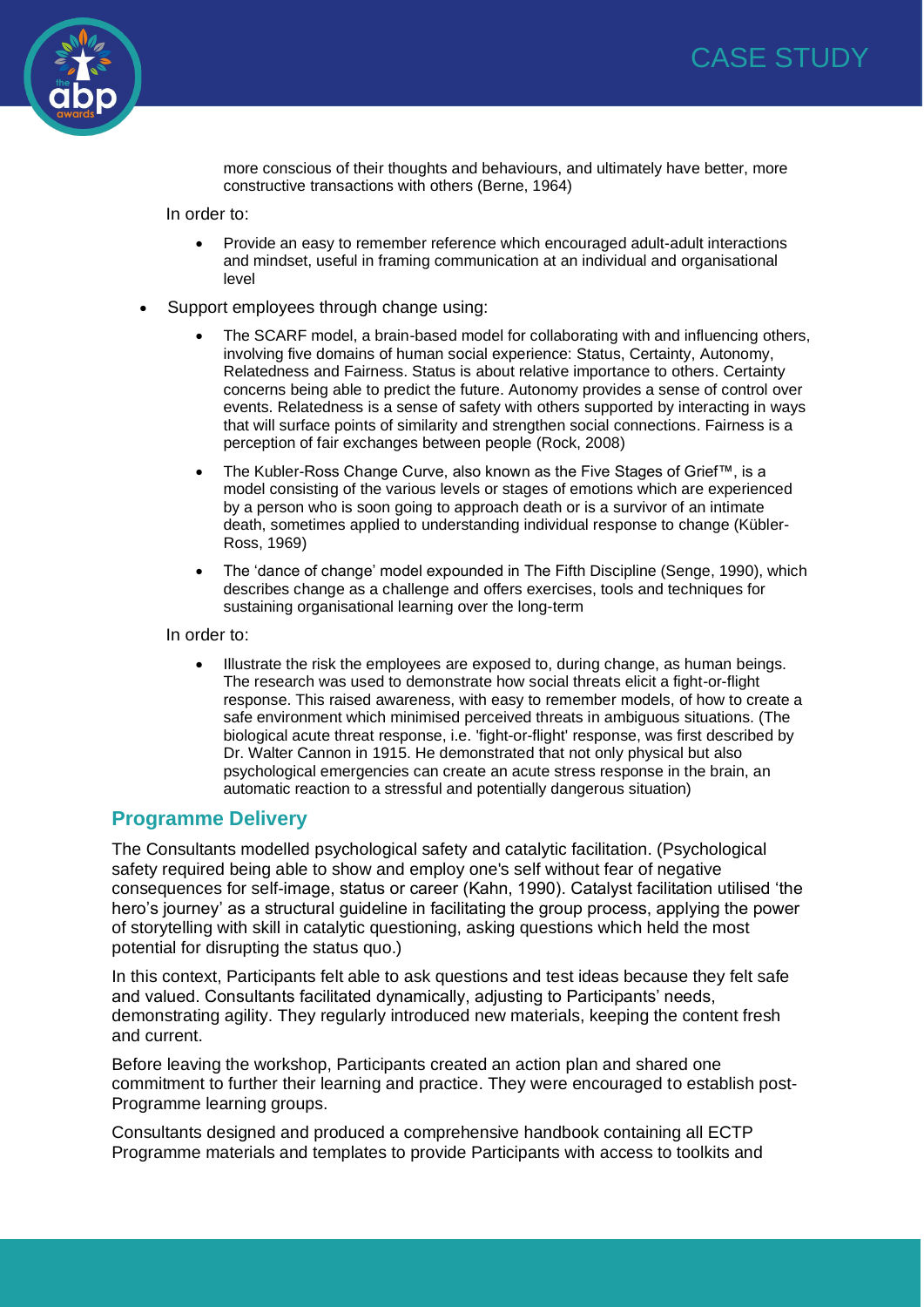

concepts. Materials were placed on an electronic portal and a community of learning was established for peer-to-peer learning.

### **Measuring Success**

The Kirkpatrick Model was used to measure the effectiveness of the project (Kirkpatrick, 1955). Kirkpatrick demonstrated measuring the impact of a learning intervention at four levels: reaction, learning, behaviour and results.

The success of the ECTP Programme would be framed by the change observed in individual mindset and behaviour. Focusing on relationships during the ECTP Programme would ensure that subsequent Transformation Programme projects would align across the Trust, with departments' collaboration rather than competition.

In this case evaluation of return on investment was agreed, that was manageable within the budget, using:

- An evaluation form with qualitative and quantitative questions, that each delegate completed at the end of the Programme
- A process to review and summarise these evaluation forms after each Programme and quarterly

### **Outcome**

The team evaluated their work using Kirkpatrick's four levels.

### **Level 1: Reaction**

They could assess the initial impact on mindset and confidence with the Framework and in using the tools through feedback collection immediately after the conclusion of each course.

### **Level 2: Learning**

In the evaluation form, the Consultants questioned how confident Participants felt at being able to implement the Framework at the Trust, so that they could track how the culture was shifting over time, with use of the Framework.

### **Level 3: Application of Skills/Behavioural Change**

Confidence levels using the Framework increased each quarter between the first and last course (November Year 1 to March Year 3) – demonstrating usage across the organisation. Participants in the second half of the year were attending because previous Participants had recommended it, and because the Framework and language were being used in their department.

### **Level 4: Business Impact**

To assess efficacy the Consultants conducted a series of evaluation workshops, six to 12 months after Participants had attended, to extract evidence of the impact. There were multiple, tangible accounts that demonstrated how the Framework had enabled successful implementation of change projects, with people.

This was written up in a report and was used to sustain sponsorship of the senior leadership. It was also shared with other NHS trusts so they could benefit from the investment made by the Trust.

Finally, the evaluation results informed the objectives and design of the Masterclasses planned for Year 3 and beyond, which ran for past-Participants to deepen their learning.